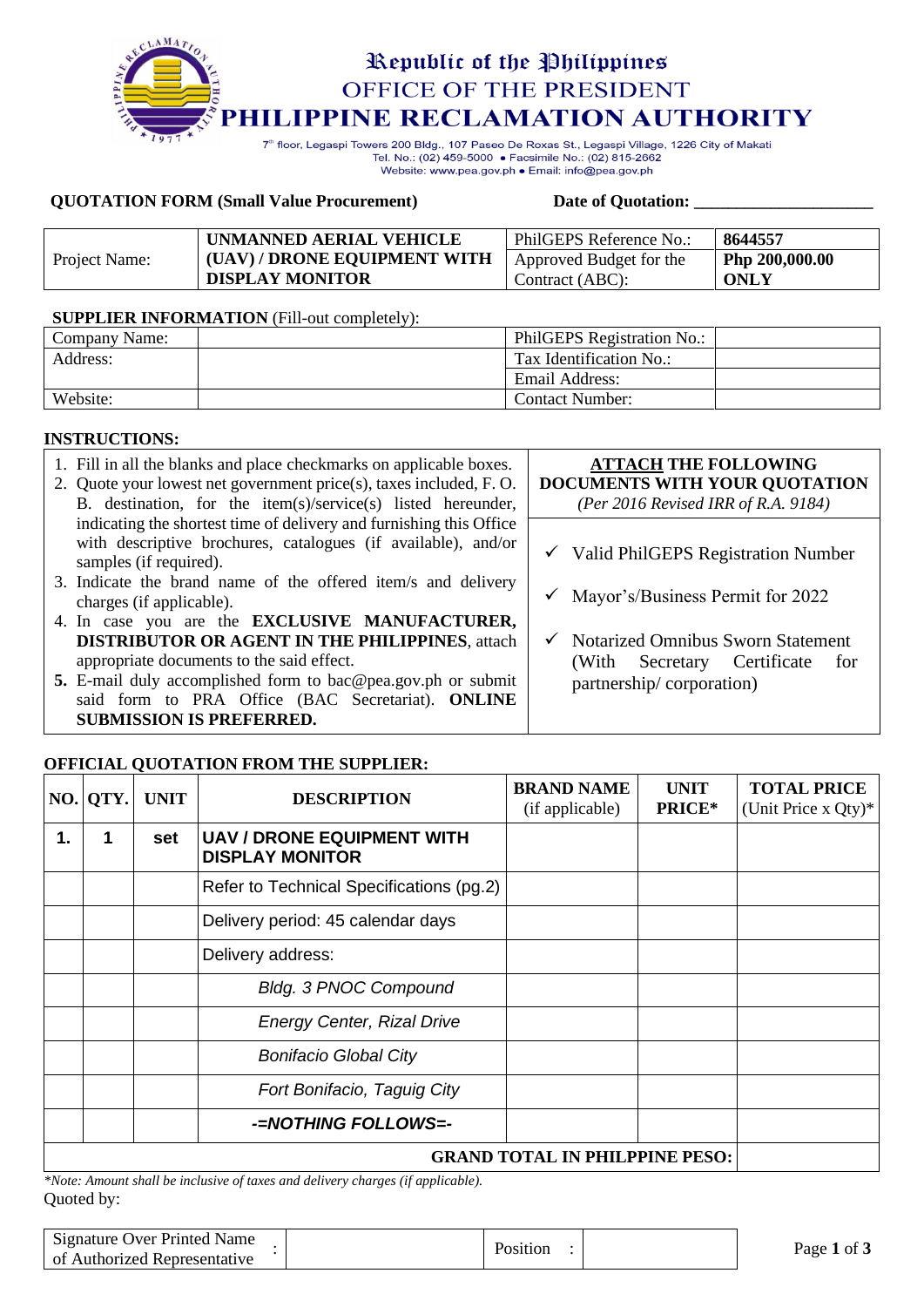**TERMS AND CONDITIONS** (Fill-out completely the required information):

- 1. Payment shall be in the form of **Company Check** and price validity shall be **30 calendar days.**
- 2. Availability of item/s:
	- Delivery
- Within  $\frac{45}{45}$  calendar days (c.d.) upon receipt of Purchase Order (P.O.)
- □ Pick-up 3. Warranty period:
	- □ Not Applicable
- **One (1) year limited warranty**
- Applicable warranty period shall be
- 4. Indicate if quotation is:
	- □ VAT INCLUSIVE
		- □ NON-VAT (**ATTACH CERTIFICATION**)
- 5. Suppliers must download the attached document of a bid before the closing date to be included in the Document Request List (DRL). Suppliers must be registered in PhilGEPS.
- 6. Supplier must be ready to provide proof of compliance (pictures, brochure, certification, etc.) and sample when required by the BAC for evaluation purposes.
- 7. By submitting this quotation, supplier is authorizing PRA to deduct the following from the total amount as payment for taxes:

|                | <b>GOODS</b>    |                    |              | <b>SERVICES</b>      |                 |                      |              |                      |
|----------------|-----------------|--------------------|--------------|----------------------|-----------------|----------------------|--------------|----------------------|
|                | <b>EXPANDED</b> | <b>TAX</b>         | <b>FINAL</b> | <b>TAX</b>           | <b>EXPANDED</b> | <b>TAX</b>           | <b>FINAL</b> | <b>TAX</b>           |
|                | W/TAX           | <b>CERTIFICATE</b> | <b>VAT</b>   | <b>CERTIFICATE</b>   | W/TAX           | <b>CERTIFICATE</b>   | <b>VAT</b>   | <b>CERTIFICATE</b>   |
| <b>VATABLE</b> | 1%              | BIR Form 2307      | 5%           | <b>BIR Form 2307</b> | 2%              | BIR Form 2307        | 5%           | <b>BIR Form 2307</b> |
| NON-VAT        | 1%              | BIR Form 2307      | $1\%$        | BIR Form 2306        | 2%              | <b>BIR Form 2307</b> | 1%           | BIR Form 2306        |

### **TECHNICAL SPECIFICATIONS**

| <b>SPECIFICATIONS</b>                                                    | <b>COMPLY / NOT</b><br><b>COMPLY</b> | <b>REMARKS</b> |
|--------------------------------------------------------------------------|--------------------------------------|----------------|
| <b>UAV / DRONE EQUIPMENT</b>                                             |                                      |                |
| 1. Takeoff weight: Maximum 900 g                                         |                                      |                |
| 2. Sensor: 4/3 CMOS 20 MP                                                |                                      |                |
| Photo format: JPEG/DNG (RAW)<br>3.                                       |                                      |                |
| 4. Video resolution: 5.1K/50fps, 4K/120fps                               |                                      |                |
| 5. Attainable Flight time: 46-minute Flight Time (no wind)               |                                      |                |
| 6. Attainable Flight distance: 30 km                                     |                                      |                |
| 7. Sensing features: Complete Omnidirectional                            |                                      |                |
| 8. Sensor hardware: ActiveTrack 5.0, Advanced RTH,<br><b>Standard RC</b> |                                      |                |
| Minimum Internal storage: 8 GB<br>9.                                     |                                      |                |
| 10. 28x Zoom or higher                                                   |                                      |                |
| 11. Extra SD Card: 128 GB or higher                                      |                                      |                |
| 12. Inclusions:                                                          |                                      |                |
| <b>Remote Controller</b><br>İ.                                           |                                      |                |
| ii.<br><b>Flight Battery and Charger Set</b>                             |                                      |                |
| <b>Filter Set</b><br>iii.                                                |                                      |                |

Quoted by:

| Signature Over Printed Name  | Position | Page 2 of 3 |
|------------------------------|----------|-------------|
| of Authorized Representative |          |             |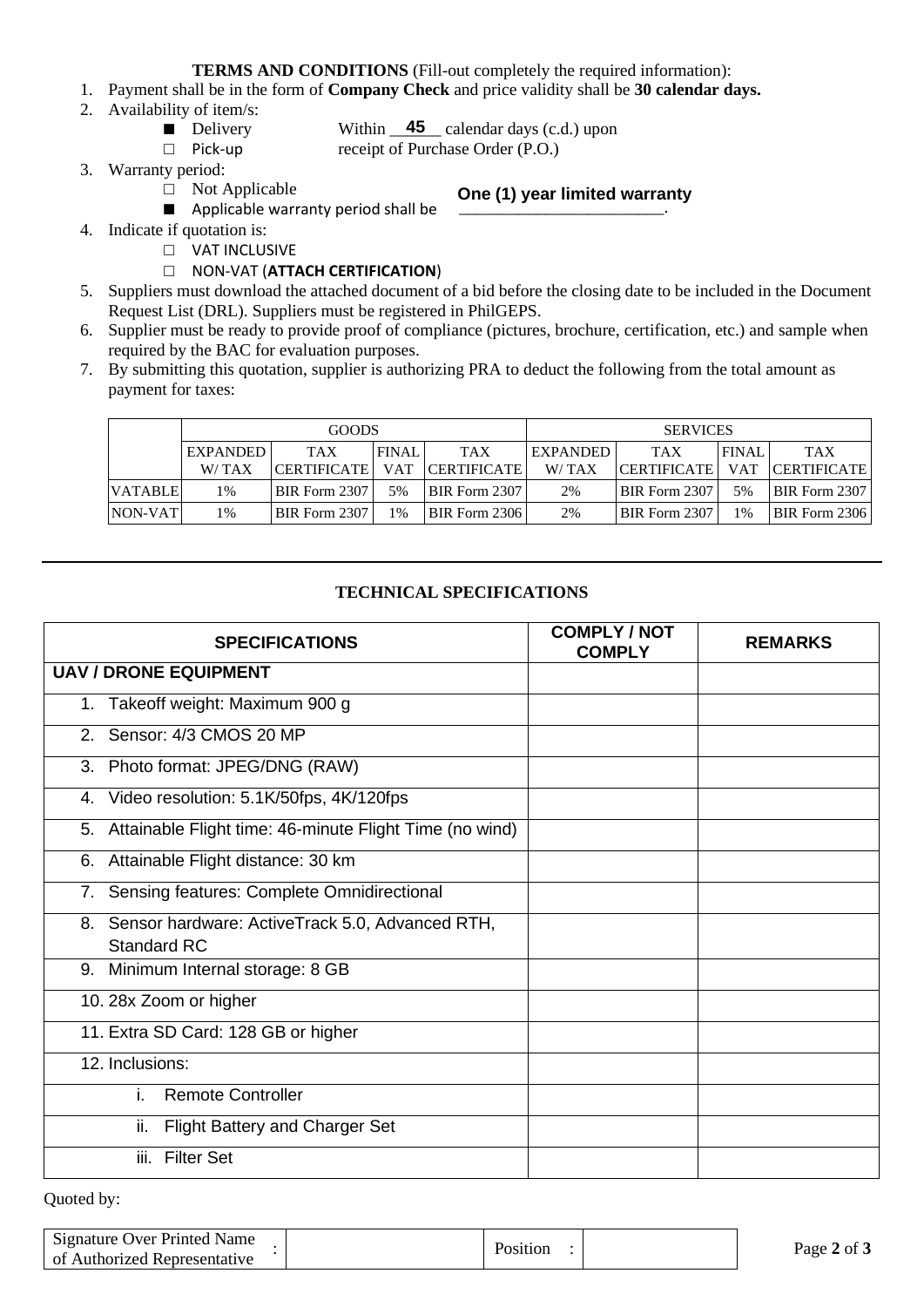| iv. Low-Noise Propellers                                  |  |
|-----------------------------------------------------------|--|
| v. Carrying bag                                           |  |
| 13. Warranty: 1-year limited warranty                     |  |
|                                                           |  |
| Liquid Retina display monitor for pre-flight planning and |  |
| flight surveillance                                       |  |
| 1. LED-backlit Multi-Touch display with IPS technology    |  |
| 2. Minimum display size size: 8.3-inch (diagonal)         |  |
| 3. 2266-by-1488 resolution at 326 pixels per inch (ppi)   |  |
| 4. Wide color display (P3)                                |  |
| 5. True Tone display                                      |  |
| Capacity 64GB<br>6.                                       |  |
| Fingerprint-resistant oleophobic coating<br>7.            |  |
| Antireflective coating<br>8.                              |  |
| 1.8% reflectivity<br>9.                                   |  |

Quoted by:

| Signature Over Printed Name<br>of Authorized Representative | Position | Page 3 of 3 |
|-------------------------------------------------------------|----------|-------------|
|                                                             |          |             |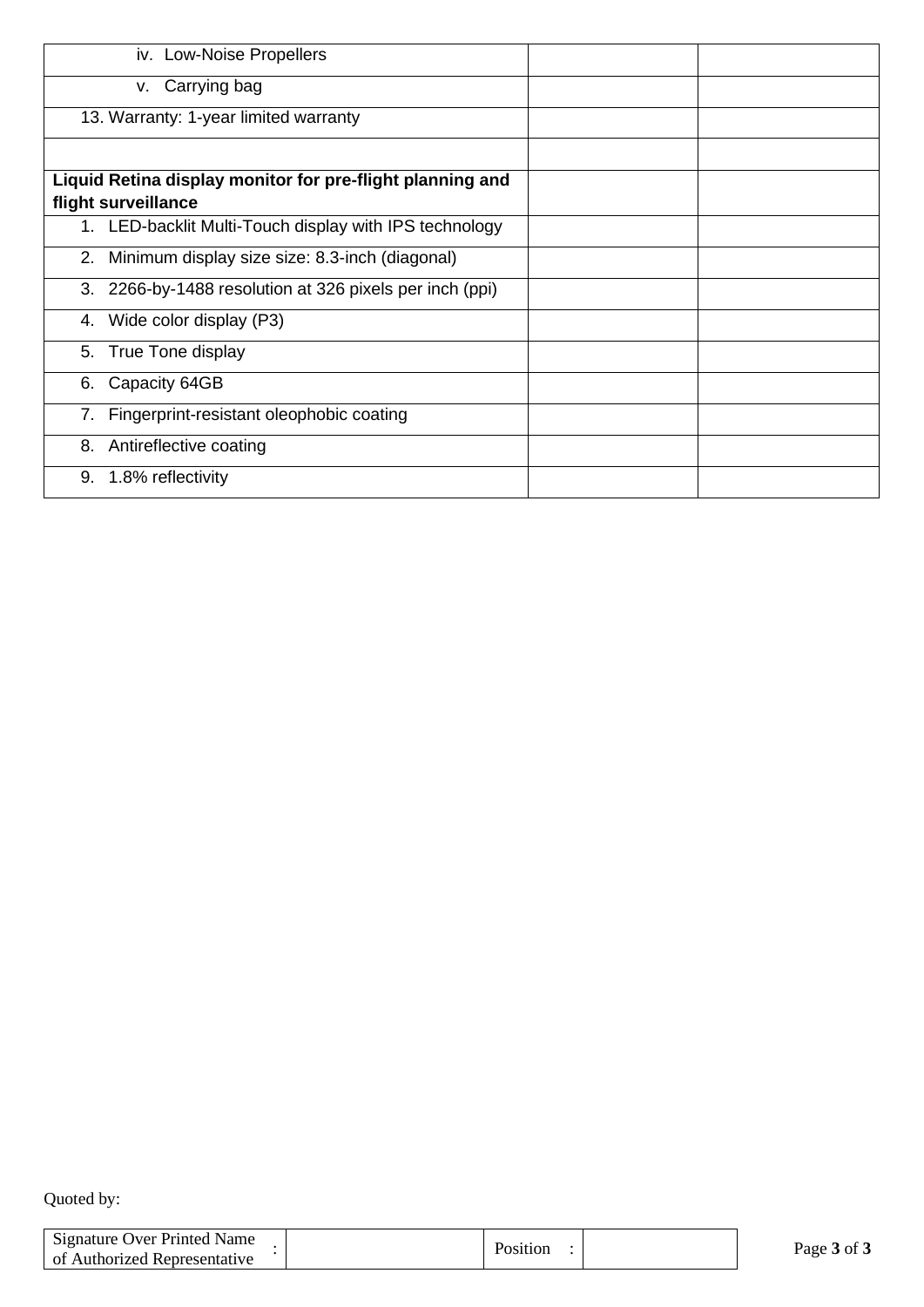

Central Portal for<br>Philippine Government<br>Procurement Oppurtunities

Help

# **Bid Notice Abstract**

# **Request for Quotation (RFQ)**

| <b>Reference Number</b>                     | 8644557                                                                                               |                              |                     |  |  |
|---------------------------------------------|-------------------------------------------------------------------------------------------------------|------------------------------|---------------------|--|--|
| <b>Procuring Entity</b>                     | PHILIPPINE RECLAMATION AUTHORITY                                                                      |                              |                     |  |  |
| Title                                       | UNMANNED AERIAL VEHICLE (UAV) / DRONE EQUIPMENT WITH DISPLAY MONITOR                                  |                              |                     |  |  |
| <b>Area of Delivery</b>                     | Metro Manila                                                                                          |                              |                     |  |  |
| <b>Solicitation Number:</b>                 | 22-02-0136                                                                                            | <b>Status</b>                | <b>Active</b>       |  |  |
| <b>Trade Agreement:</b>                     | Implementing Rules and<br>Regulations                                                                 |                              |                     |  |  |
| <b>Procurement Mode:</b>                    | Negotiated Procurement -<br>Small Value Procurement<br>(Sec. 53.9)                                    | <b>Associated Components</b> |                     |  |  |
| <b>Classification:</b>                      | Goods                                                                                                 | <b>Bid Supplements</b>       | 0                   |  |  |
| Category:                                   | Surveying Instruments                                                                                 |                              |                     |  |  |
| <b>Approved Budget for the</b><br>Contract: | PHP 200,000.00                                                                                        |                              |                     |  |  |
| <b>Delivery Period:</b>                     | 45 Day/s                                                                                              | Document Request List        | 6                   |  |  |
| <b>Client Agency:</b>                       |                                                                                                       |                              |                     |  |  |
|                                             |                                                                                                       | <b>Date Published</b>        | 05/05/2022          |  |  |
| <b>Contact Person:</b>                      | Angela Rodrigo<br><b>BAC Secretariat Member</b>                                                       |                              |                     |  |  |
|                                             | 7th Flr., Legaspi Tower 200,<br>107 Paseo de Roxas,<br>Legaspi Village<br>Makati City<br>Metro Manila | Last Updated / Time          | 05/05/2022 00:00 AM |  |  |
|                                             | Philippines 1226<br>63-2-84595000 Ext.7203                                                            | <b>Closing Date / Time</b>   | 10/05/2022 17:00 PM |  |  |
|                                             | bac@pea.gov.ph                                                                                        |                              |                     |  |  |
| <b>Description</b>                          |                                                                                                       |                              |                     |  |  |

-= SEE ATTACHED QUOTATION FORM FOR THE PARTICULARS =-

REQUIRED SUPPORTING DOCUMENTS (attachment to your quotation):

1. Accomplished Quotation and Specifications Form

2. PhilGEPS Registration Number

3. Valid Business/ Mayor's Permit for 2022

4. Notarized Omnibus Sworn Statement (with notarized Secretary Certificate for partnership or corporation)

Please use PDF (preferred) or IMAGE file extension for email submission.

Good day!

May we invite you to submit a quotation for the above-mentioned requirements of Philippine Reclamation Authority (PRA).

Please fill up the attached quotation form and submit the same with the required supporting documents. You can send it in hardcopy to PRA Temporary Office Located at:

Bldg. 3 PNOC Compound